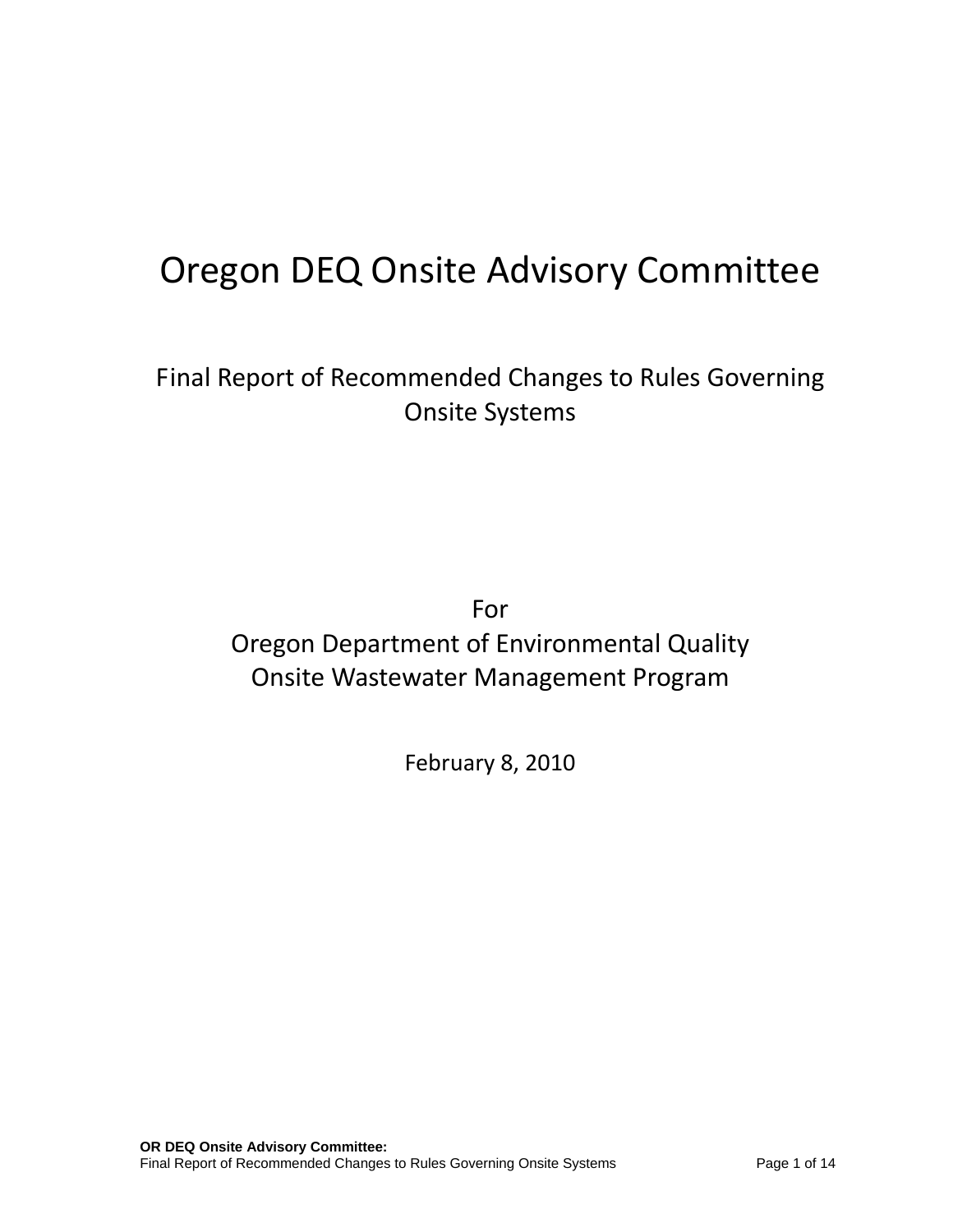# **Overview**

DEQ's Mission is to be a leader in restoring, maintaining and enhancing the quality of Oregon's air, land and water.

Over 30% of Oregonians dispose of their wastewater through the use of septic systems, primarily residential systems. EPA estimates that 10 to 20 percent (USEPA, 2002) of all septic systems fail annually, increasing the risk of contamination of surface and drinking water sources. DEQ and its contract agents have statutory and regulatory authority to make sure that septic systems are properly sited, sized and constructed, and ensure that pumpers have the necessary equipment to safely pump and transport septage. In addition, DEQ licenses installers and pumpers, and reviews and approves products such as septic tanks, alternative treatment technologies and alternative drainfield products.

The Onsite Program (Program) is in a position where the public and the regulated community expect services that DEQ currently does not have the resources to fulfill. The cost burden of the Program falls 100% on households and businesses with septic systems, products, or licensees who pay fees for program oversight, permits, licenses and product approvals. Indirect program costs, including complaint response and enforcement actions are expected to be fully covered by fees and surcharges assessed on system owners, licensees and manufacturers. These costs include time spent by those not directly involved in the Program, such as DEQ enforcement staff and Department of Justice attorneys. If human health and the environment benefitting all Oregonians are to be protected by a strong program, the enforcement ability must be as strong as the Program's rules.

# **Background**

Program staffing has been incrementally shrinking for many years due to rising costs and a limited ability to raise fees enough to support the Program. The 2009 legislature approved a fee increase of up to 60%. The External Advisory Committee (Committee), convened during the 2009 legislative session, understands that raising fees is not a long-term solution to the Program's financing. They considered alternate sources of funding to improve the Program success in all identified areas. The Committee was formed to assist in providing broad direction to address funding and other administrative and regulatory concerns of the Program. The Committee made recommendations on what the Program should look like in the future and recommended possible funding strategies.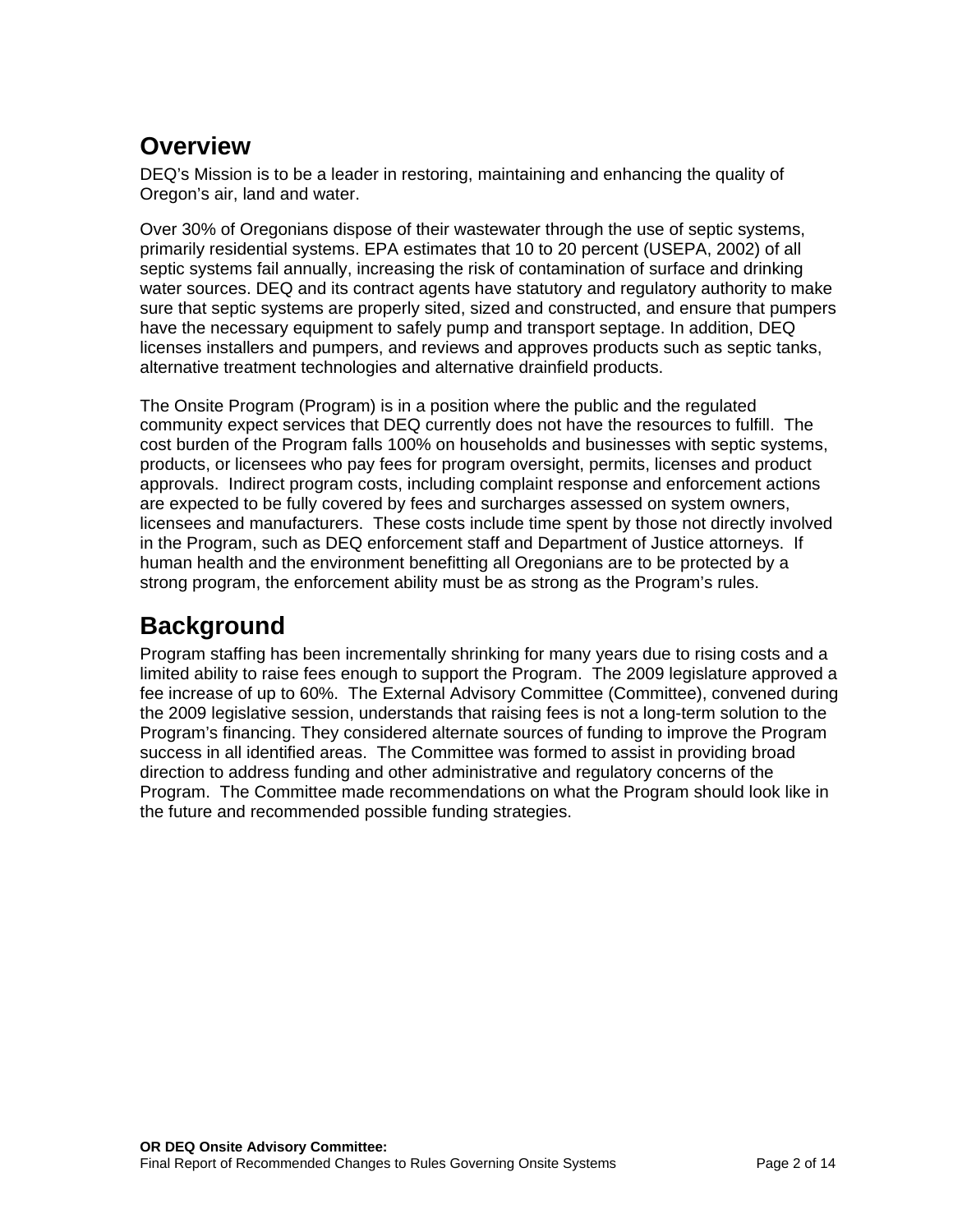The Committee was comprised of system installers, manufacturers, O&M service providers, county government and included:

**Stephanie Hallock** – Former DEQ Director (Chair) **Sam Carter** – Orenco Systems, Inc. **Zan Ewing** – SaniTech Consulting Services **Jan Heron** – Linn County Environmental Health Department **Alex Mauck** – Goodman Sanitation **Pat McVay** – Sporthaven Excavation **Chris Rhodaback** – A&B Septic Service **Steve Wert** – Wert & Associates

Building on the work of previous external advisory groups<sup>[1](#page-2-0)</sup> the Committee offered recommendations in five key areas:

- **1. Enforcement**
- **2. Time-of-Property-Transfer Inspections**
- **3. Maintenance of All Types of Systems**
- **4. Approval Process for Alternative Treatment Technologies (ATTs).**
- **5. Additional Issues for Further Consideration.**

# **Recommendations**

### **1. Enforcement**

 $\overline{a}$ 

The Program ensures that septic systems are sited, constructed, maintained and perform to protect human health and the environment. A failing system or an illegally installed system can jeopardize that protection and may lower property values.

Currently, there is less than 1 full time equivalent (FTE) assigned to perform enforcement activities. There are complaints and enforcement activities that DEQ has not adequately addressed. This has created an unlevel playing field for folks trying to comply with the requirements and there are little to no consequences for breaking the rules.

#### **1.1. Why is Enforcement Not Happening?**

- Operating costs are exceeding revenues coming in, causing enforcement oversight to suffer.
- Enforcement typically costs the Program thousands of dollars, and fees for direct services such as permitting, licenses and inspections are not sufficient to cover enforcement costs, so enforcement becomes a lower priority.

<span id="page-2-0"></span> $<sup>1</sup>$  Most notably the recommendations of the Onsite Program Improvement Advisory Committee in 2004 and the</sup> Stakeholder Analysis and Program Recommendations to DEQ by Steve Greenwood in 2002 (informally called the Greenwood Report).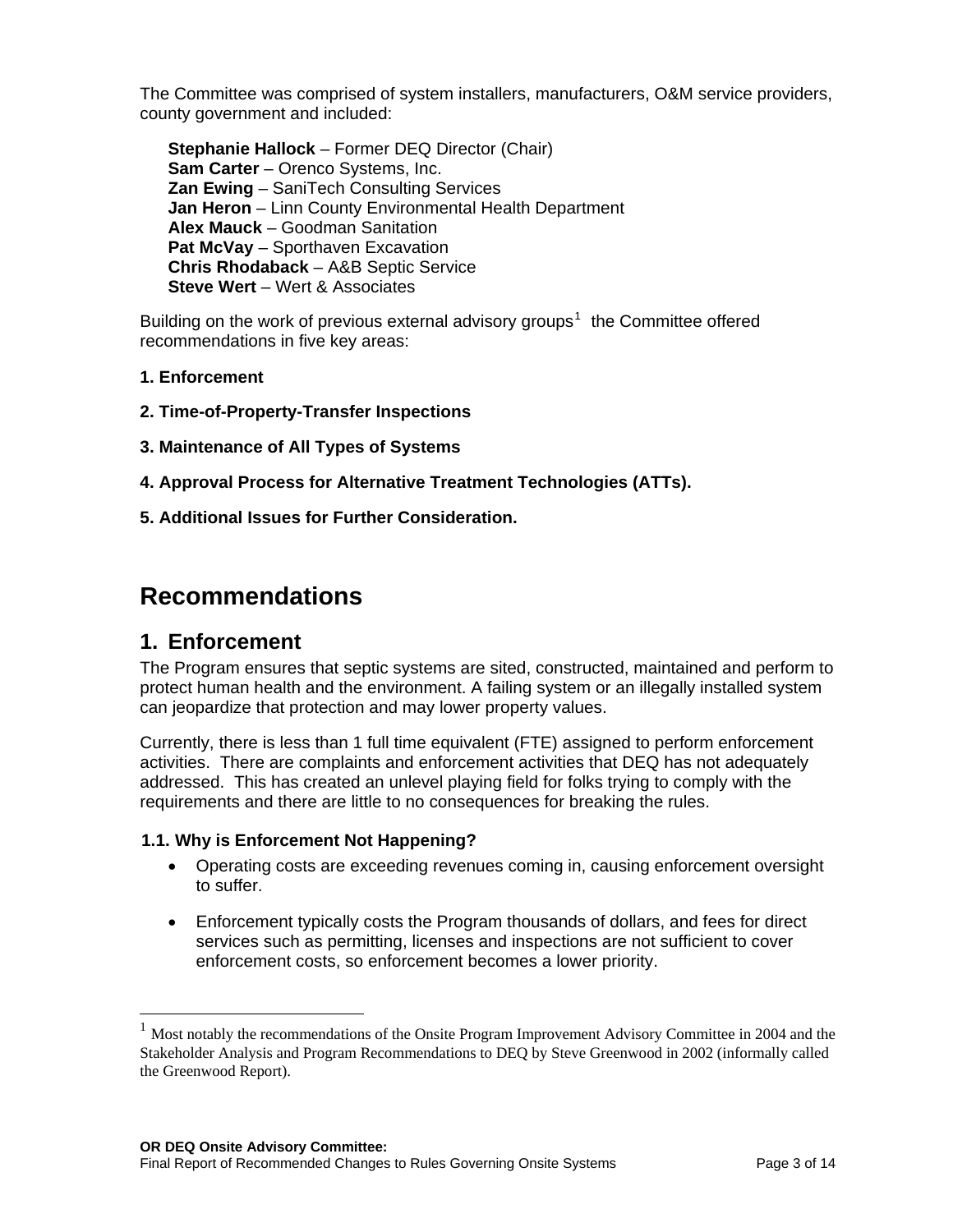- Without a direct connection to an environmental or public health risk, enforcement becomes less of a priority and is perceived to be less important.
- For some violations, environmental harm is not initially obvious. For example, installing a septic system without a license or failing to submit required annual reports.
- There is no comprehensive database or tracking mechanism for permitted systems to track violations, like ATT annual reporting.
- There is not enough authority in rule to enforce some violations (for example, procedures for revoking a license and some enforcement rules are nebulous).

#### **1.2. Enforcement Recommendations**

- **a.** The expense burden of enforcement should be borne most heavily by those convicted of violations. Civil penalty money should be deposited in an onsite enforcement fund instead of reverting to the state General Fund and should be used to help offset enforcement costs to the Program.
- **b.** DEQ should consider assessing higher license and permit fees for violators.
- **c.** DEQ should consider acting on enforcement referrals from the counties.
- **d.** A program for DEQ and contract counties to track and log permits, complaints, etc would help to establish an ongoing system for compliance.
- **e.** The Committee supports the expedited enforcement offers (EEO) process that was recently adopted by the program.

#### **1.3. Issue:**

To avoid any perception of 'bounty hunting', fines are typically not used to fund DEQ programs. A statutory change would be needed to allow fines to revert to the Program.

### **2. Time-of-Property-Transfer Inspections**

The Coastal Zone Management Act (CZMA) is a National Oceanic and Atmospheric Association (NOAA) and Environmental Protection Agency (EPA) program that has numerous conditions states are required to implement, including time of property transfer inspections for all septic systems within the designated area. The DEQ Water Quality Program is committed to meeting CZMA requirements.

The Real Estate Agency has published a Buyer's Advisory which recommends that prospective buyers have a septic system inspected prior to purchasing a property. Likewise, the Association of Oregon Realtors recommends that sellers consider getting their septic systems inspected prior to putting the property on the market.

With the exception of Alternative Treatment Technology (ATT) systems, DEQ's rules contain no requirements or minimum standards for inspection of septic systems at the time a property is transferred.

Without minimum requirements and standards for inspections, there is no assurance that a septic system is functioning properly or that an adequate inspection will occur. Some detrimental practices may harm septic systems.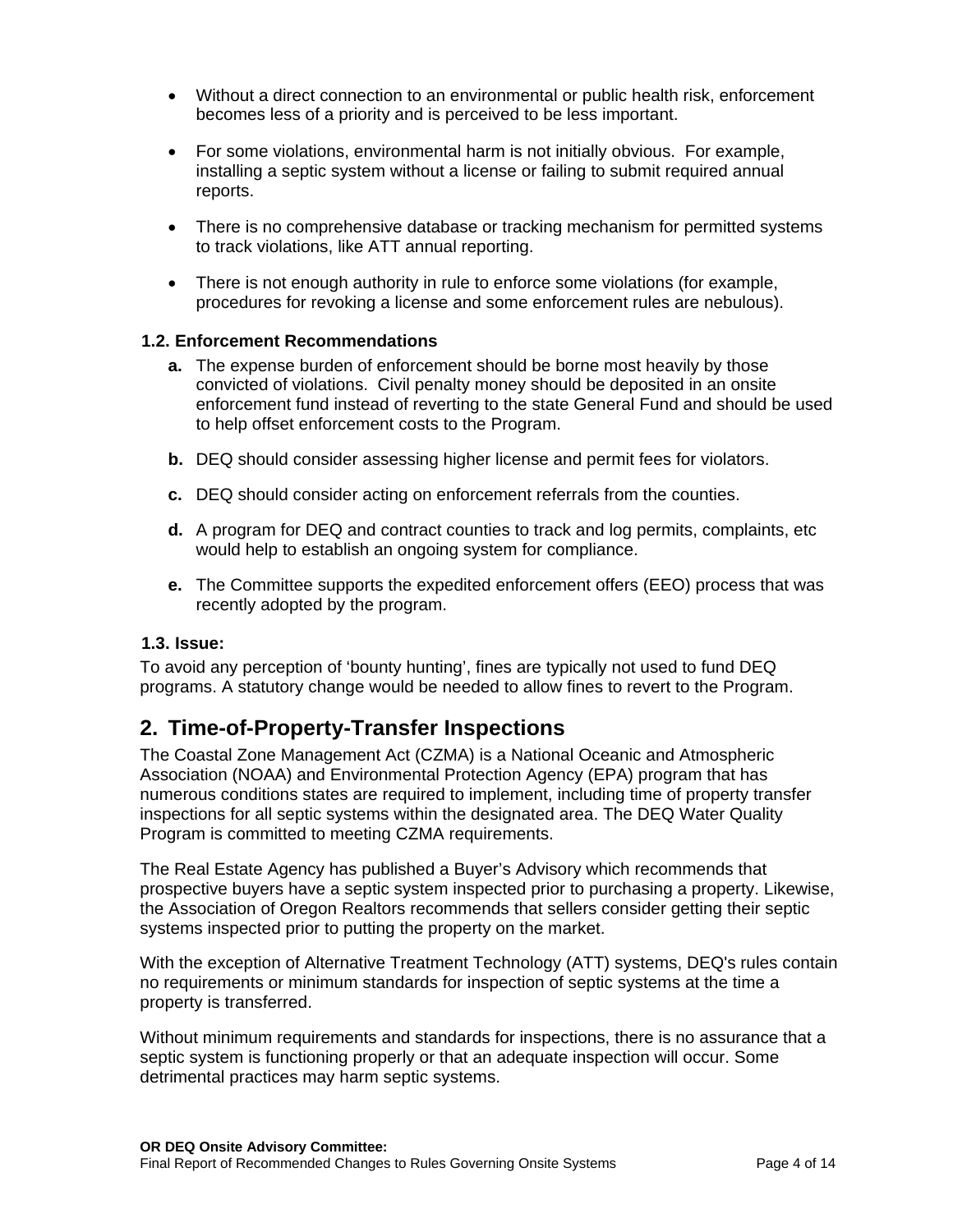Standardized time-of-transfer inspection requirements would help DEQ build an accurate database of systems and protect homeowners and the environment by ensuring that systems are operating as intended and being maintained properly.

#### **2.1 Time of Property Transfer Recommendations**

- **a.** DEQ should seek statutory authority to require time of property transfer inspections and be adopted statewide for all types of septic systems, not just in the CZMA zone.
- **b.** DEQ needs to adopt inspection standards and inspector qualifications for all systems similar to ATT time of property transfer requirements and develop standardized forms to be used statewide. Statewide consistency will benefit property owners and service providers.

#### **2.2 Issue:**

DEQ will need funding to get the program off the ground with educational outreach and to set up a database to track systems and compliance. The Committee recommends that DEQ seek a source of funding, such as a federal grant, general fund, or lottery dollars to educate stakeholders (realtors, title companies, the public, etc…).

## **3. Maintenance of All Types of Systems**

The Committee agreed on the importance of ongoing assessment and maintenance for all septic systems, and shared concern that a majority of systems in the state are not being properly maintained. Furthermore, failing systems are not always repaired. The need for ongoing maintenance was also addressed in the Greenwood Report and by the 2004 Advisory Committee. See Appendix A for supporting documents on system maintenance.

#### **3.1 Maintenance Recommendations:**

The Committee recommends that DEQ's rules ensure that all septic systems are monitored, inspected and maintained in the manner most appropriate for each particular type of system as outlined below.

#### **3.2 System Type Inspection & Reporting**

#### *Standard Gravity*

Generally, it is assumed that a standard gravity system is a lower risk system, as the site has soils that are sufficient and appropriate for the dispersal and adequate treatment of septic tank effluent prior to potential contact with ground water.

With these systems, inspection frequencies can be extended because of the reduced risk of environmental impact. There are also fewer electrical or mechanical parts of the system that must be maintained. A system should be established whereby owners of gravity systems are notified by regulator (DEQ or county) that the system is due for inspection. Owners would contract with an authorized inspector to perform an inspection and submit a report indicating the condition of the system.

*Suggested Minimum Inspection Frequency*: Every 3 years

*Suggested Notification Method*: Electronic or hard copy mail

*Suggested Report Evaluation Fee*: Per inspection report submitted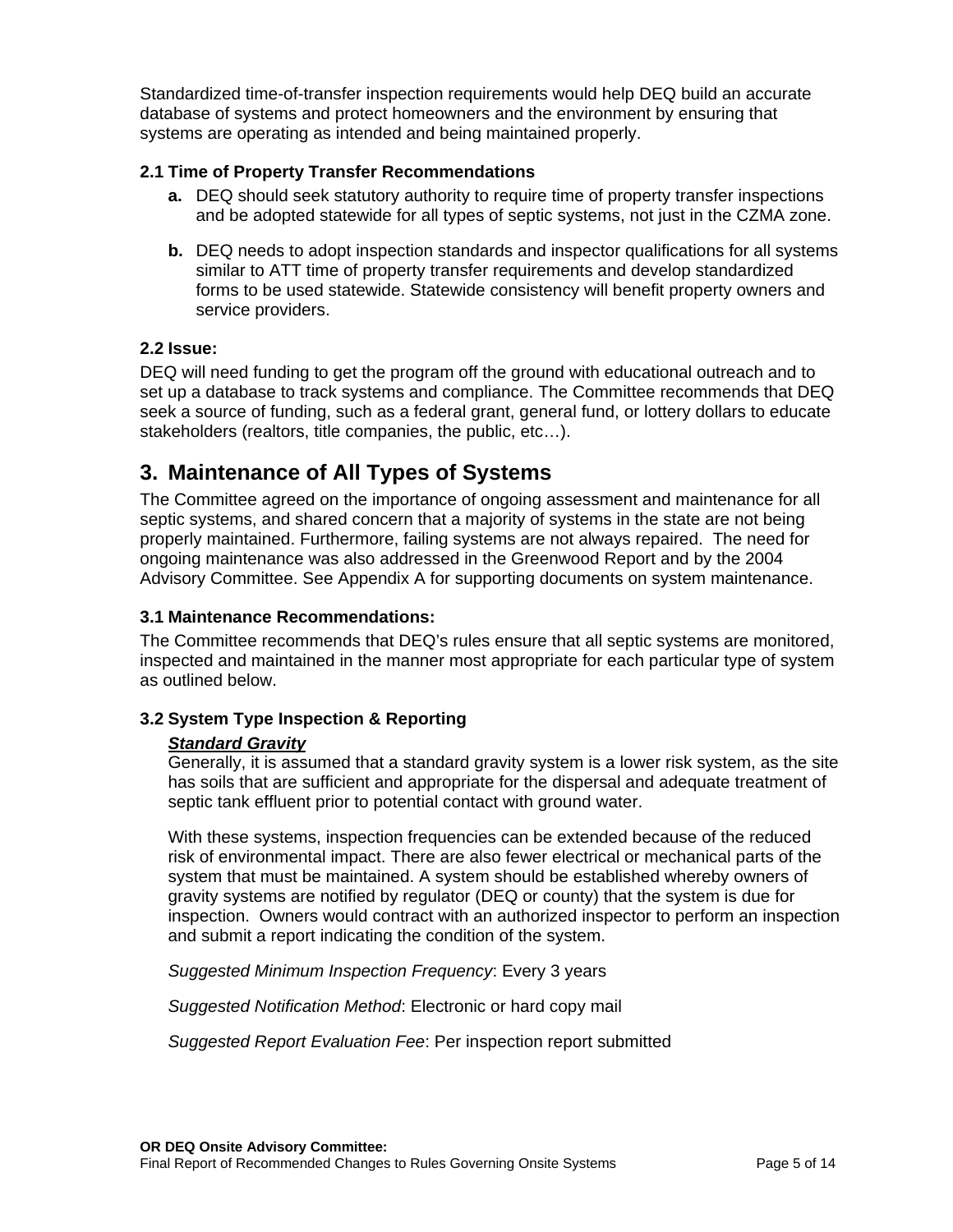#### *Alternative Systems*

Alternative systems include every type of system other than standard gravity category, including pump to gravity, pressure distribution, sand filters, proprietary treatment systems, etc. These systems were required because site conditions called for an improved distribution method or improved effluent quality to reduce reliance on the soil for treatment. Generally these systems are applied when sites have poor soils, or there are horizontal setback limitations (the well or creek is too close), or when there is insufficient space for a standard system.

These types of systems are generally considered higher risk because of the need for more advanced treatment (higher environmental concerns) and they also have more moving parts, or they have pressurized laterals that need annual maintenance to ensure that they perform as intended. These alternative systems should be required to be under a maintenance contract with a trained certified individual. If they fall out with their contract, the regulatory authority will notify the owner that they must get back in compliance with their contract.

*Suggested Minimum Inspection Frequency*: Annually (or more frequently as required by the manufacturer of proprietary treatment systems)

*Suggested Notification Method*: Annual Contract

*Suggested Report Evaluation Fee*: per inspection report submitted

| <b>System Type</b>                                                                             | <b>O&amp;M Contract</b><br><b>Required</b> | <b>Maintenance/Inspection</b><br>& Reporting Required | <b>Minimum Maintenance/</b><br><b>Inspection &amp; Reporting</b><br><b>Frequency</b> |
|------------------------------------------------------------------------------------------------|--------------------------------------------|-------------------------------------------------------|--------------------------------------------------------------------------------------|
| <b>Standard Gravity</b>                                                                        | No                                         | Yes                                                   | Every three years                                                                    |
| <b>Alternative Systems</b><br>(Pump to Gravity,<br>Pressure Distribution,<br>ATT's, ISF's etc) | Yes                                        | Yes                                                   | Annual*                                                                              |
| Commercial and<br><b>Multifamily Systems</b>                                                   | Yes                                        | Yes                                                   | Twice yearly*                                                                        |
| <b>Property Transfer</b>                                                                       | N/A                                        | Yes                                                   | During activity                                                                      |
| <b>Tank Pumping</b>                                                                            | N/A                                        | Yes                                                   | During Activity                                                                      |

#### **Table 1. Summary of Recommended Inspection & Reporting Requirements**

*\*May be more frequent depending on manufacturer's recommendations or complexity of the system* 

#### **3.3 Phased-in Implementation**

The Committee recommends phased-in implementation, with the inspection and reporting requirements being initiated after a 1-year education and outreach effort following rule adoption. Of course voluntary inspection and reporting should be promoted and allowed. It is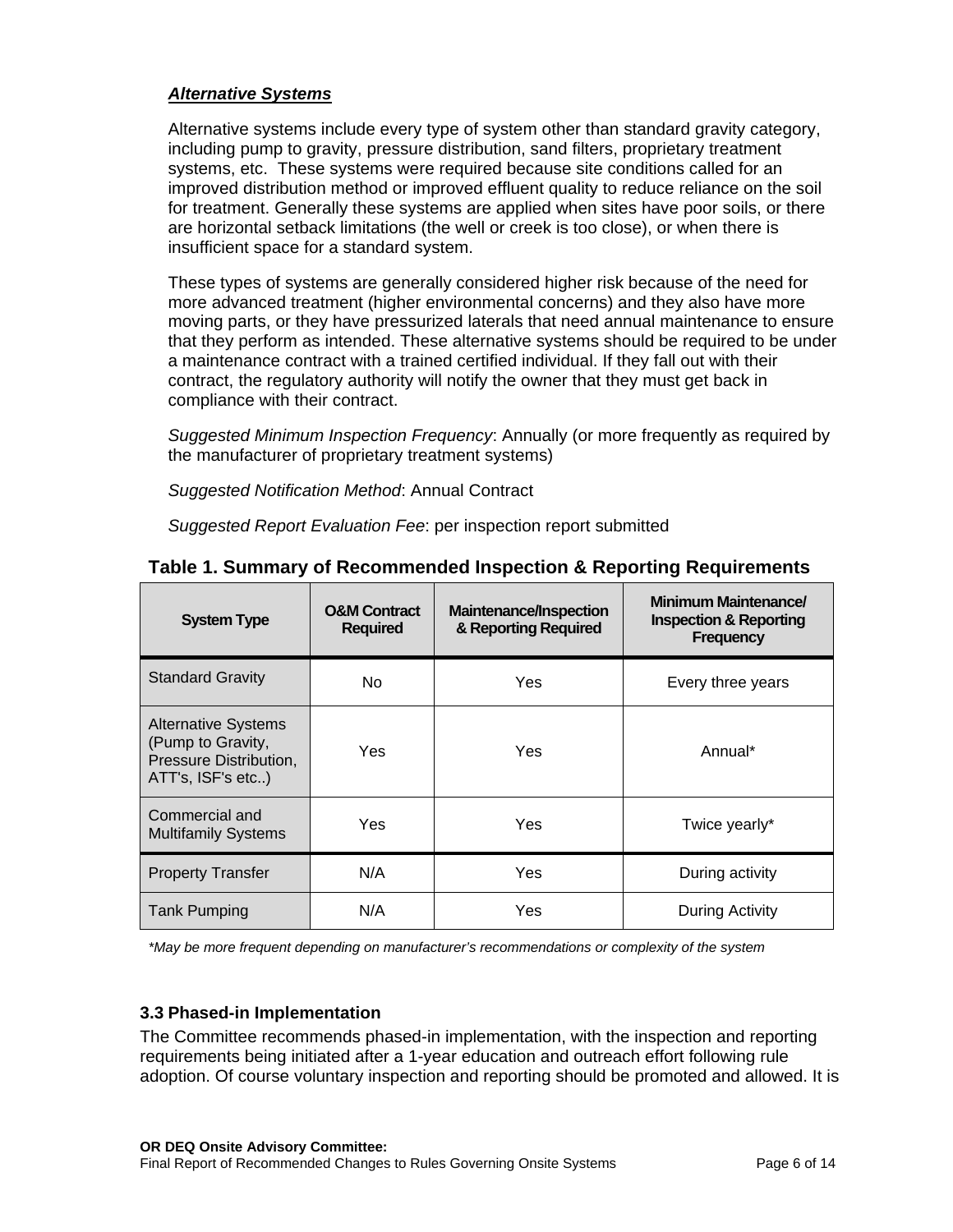also suggested that all systems be in the regulatory system within 5 years. Here is an example model:

**Year 1** – Education and Training

**Year 2** – New systems, repairs and property transfer in Critical Resource Areas (for example, groundwater management areas and 3-basin rule area)

**Year 3** – All new systems, repairs of existing systems and property transfer

**Year 4** – All systems requiring a tank pumping

**Year 5** – All pre-existing systems, final deadline

#### **3.4 Issue:**

There will be resistance to more regulation; low income households with septic systems may need a method of financial support to repair them; perception that standard systems do not require monitoring and maintenance will need to be addressed; DEQ/counties will need more resources initially to expand the regulatory framework, although ultimately the Program should be self-sustaining.

## **4. Approval Process For Alternative Treatment Technologies**

#### **4.1 History of the 2005 ATT Rule Change**

Alternative Treatment Technology (ATT) systems incorporate aerobic and other treatment technologies or units not specifically described elsewhere in the Onsite Rules. Changes to the rules in March, 2005 provided an avenue for product approval and permitting of ATTs by both DEQ & contract counties. Prior to the 2005 rule change, the avenue to permitting an ATT for any facility, regardless of flow, was a DEQ-issued Water Pollution Control Facilities (WPCF) permit, which was not always a good fit. Examples of some of the challenges included:

- WPCF permits are complex and more time-intensive to process.
- WPCF permits require an annual compliance fee that the permittees did not like (\$300+/year). As the Greenwood Report indicated, the permittees felt that they were being assessed an annual fee and receiving little to no service in return.
- WPCF permits require compliance inspections by DEQ. Generally, DEQ offices are farther from sites than the local county agent, and therefore residential and small commercial facilities did not receive timely inspections from DEQ.

The 2005 rule change allowed ATT to be approved and installed under the 'traditional' construction/installation (C/I) permit. The benefits to taking that step:

- Made ATTs more available and affordable for the public.
- Provided options for lots too small for other kinds of systems.
- Greater assurance that ATTs will be maintained because the 2005 rule mandated that the ATT owner have an O&M contract with a certified maintenance provider or that the owner be trained by the manufacturer to service the ATT.

What has worked well with ATTs since 2005;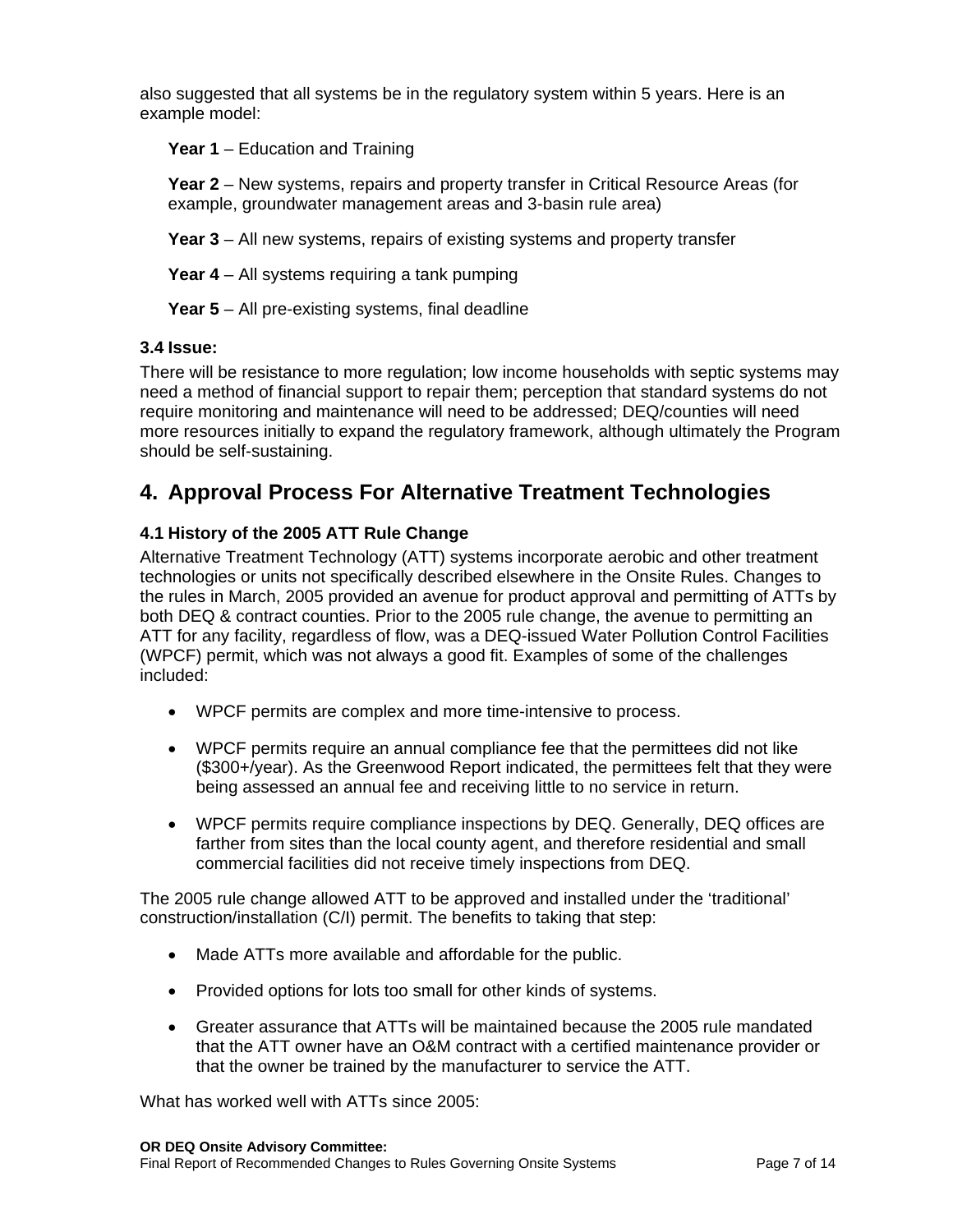- The initial NSF International (NSF) product testing protocol and approval process works well. It creates a minimum standard for manufacturers and regulators on determining functionality.
- The rule requirement that maintenance may be done by a certified maintenance provider (with an exception clause) and an annual report submitted to the local agent is good when used.
- The addition of ATTs to the 'toolbox' of options that the local agent can permit is beneficial.

What hasn't worked well with ATTs since 2005:

- The NSF/ANSI Standard 40 protocol is a test center test and is being utilized as the sole indicator for how a particular system will perform in the field over the long term. Currently, there are no processes in place to verify how systems are performing in the field.
- Ongoing annual certification by NSF is expensive (currently in the range of \$15,000 20,000/year) according to an ATT manufacturer. Oregon is 1 of only 7 jurisdictions in North America that requires treatment systems be certified by NSF. NSF's certification protocol does not physically monitor effluent characteristics in order to verify system performance in the field.
- DEQ approval process, "listing", of new products takes too long.
- No statewide tracking of ATT systems that are installed, so the number and type of ATT systems that have been installed in Oregon is unknown. 10% of a manufacturer's systems less than 10 years old that are failing are cause for de-listing (which the manufacturer would lose the Oregon ATT product approval). Since there is no statewide tracking, de-listing is not currently possible.
- Application fees for ATTs do not cover DEQ time in doing product reviews, tracking, compliance, or de-listing. The fees assessed should cover the cost of the reviews.
- No consequences from DEQ on ATT owner for failing to maintain an O&M contract.
- The rules allow ATT owners to maintain their own systems, if trained by the manufacturer. The training provided by manufacturers is uneven and can be inadequate. System owners should be required to go through more formal training. The motivator for doing one's own maintenance should not be simply to save money. Systems are often located in environmentally vulnerable areas and the system must be adequately maintained to provide the needed environmental and public health protection.

#### **4.2 ATT Recommendations:**

- **a.** Continue NSF evaluation protocol to obtain initial product approval in Oregon, and consider data from other states having substantially valid field testing. DEQ shall define what a valid protocol is for field testing.
- **b.** Establish reasonable performance criteria for annual reporting from service providers to include more than visual and olfactory assessments.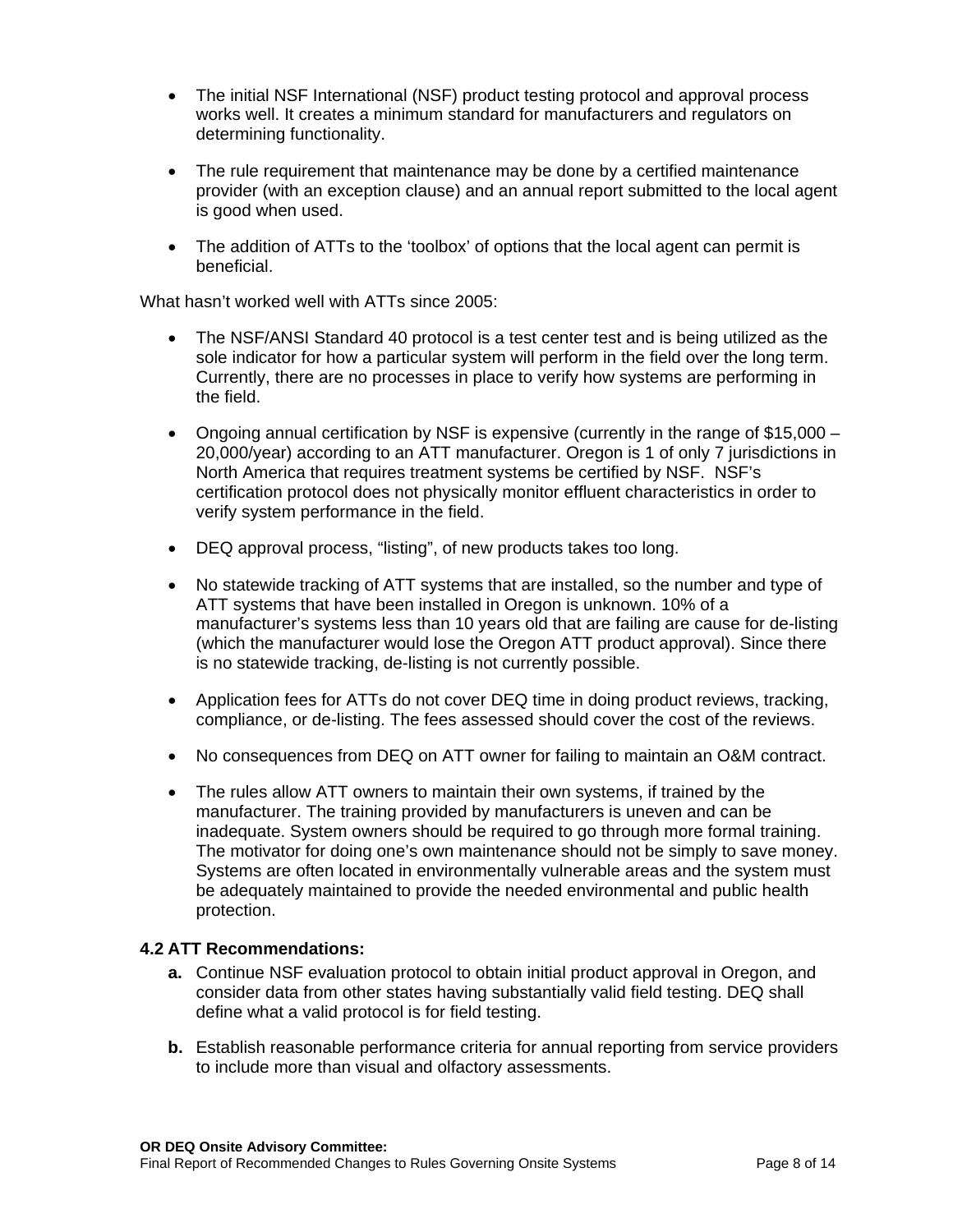- **c.** Create and maintain a statewide database to track and monitor system operation and maintenance.
- **d.** Explore alternatives to ongoing certification by NSF.
- **e.** ATT system performance should be audited for compliance using effluent limits, other performance standards and operational status.
- **f.** Failing to comply with performance standards should start with support (education, attention, etc) to encourage corrections to be made. If that is not successful, future actions should lead to enforcement.
- **g.** Time of property transfer inspections must be tracked in a statewide database (see item c above).
- **h.** Amend the rule that allows a homeowner to service one's own system with only training by the manufacturer, which is undefined and inequitable between manufacturers. Due to the complexity of systems, a homeowner should only be allowed to maintain their own system after they have received approved training and have demonstrated competency to become certified as a maintenance provider through the approved course.
- **i.** Add a Professional Engineer to the Program to assist with product reviews and the evaluation of ATT performance in the field.

#### **4.3 Issue:**

Homeowners and others may resist training requirements to maintain ATTs; DEQ lacks resources to take on responsibility for more certification.

### **5. Additional Issues for Further Consideration**

#### **5.1 Revenue Enhancement Options:**

Direct Service revenues are not sufficient to support the Program. The 2009 60% fee increase rulemaking will pay primarily for maintaining field services at those current levels, and will not include revenue to fund any additional program oversight. Providing technical assistance to the public (about technologies, refereeing issues with local agents, realtors seeking information), reviewing septage management plans and annual septage inventory reports for pumpers, assisting in finding funding for repairs, addressing contract county inconsistencies, providing technical assistance to installers and service providers seeking certification, regional groundwater problems that involve septic systems are some examples of work that is not getting done.

In addition, areas not being addressed or are ineffective include enforcement, updating county contracts and auditing performance of contract counties, ongoing oversight of contract counties, timely product approvals and development of a statewide septic system database.

The Committee recognizes that the Program needs additional sources of funding and brainstormed some funding options for additional program support:

• A reporting fee collected from certified maintenance providers and pumpers for each system that they maintain and pump. The reporting frequency would be based on the complexity of the system.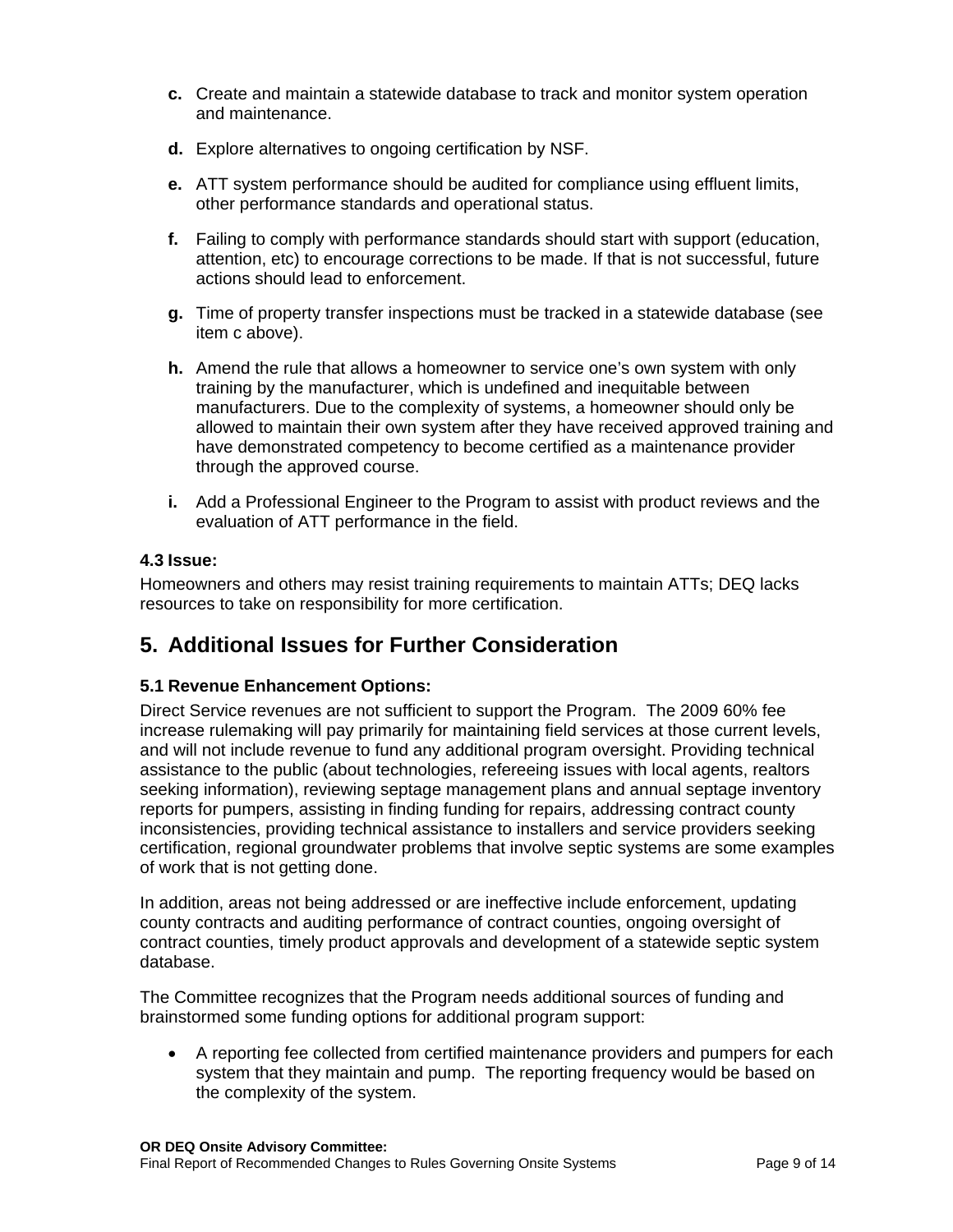- Septage dumping fee: Pumpers would pay a fee on a per gallon basis that would be submitted to DEQ.
- The Program currently receives no state General Fund (GF). Given that other permitting programs within DEQ receive GF, the Committee feels that the Program should also be considered as well, particularly for complaint response and enforcement where there is a public benefit. The Committee recognizes that GF is hard to get and if the Program did get GF that every legislative session there would be challenges to keep it.
- A time of property transfer inspection reporting fee for every property transfer connected to a septic system [See the Time of Property Transfer Recommendations Section]. Civil penalties collected from enforcement action should be paid to the Program instead of the state's General Fund. DEQ's Underground Storage Tank Program had similar issues with having adequate resources for compliance and was able to get legislative support for civil penalties to support the program. DEQ should evaluate if that model might work for the Program.
- Seek permanent EPA grant funds (possibly 319) to support the Program.
- If work on a project goes beyond 'fee level' that the project would then be billable. This could also include county program reviews or revising the county contracts.

#### **5.2 Prioritization of Resources:**

If DEQ is able to generate additional resources, the Committee recommends the Program prioritize those resources (beyond the timely services rendered to applicants of field services, product applications, licenses) in the following order:

- **a.** Enforcement of rules
- **b.** Program reviews/updating county contracts
- **c.** New statewide database to track and monitor maintenance of onsite systems.
- **d.** Training and outreach to agents, licensees, and the public
- **e.** Update policies / guidance

#### **5.3 Data Tracking:**

At a minimum, a database and data management system should be established to track ATT system performance and listing, maintenance activities and time of property transfer inspections. Ideally, all septic systems would be in the database eventually. The Committee recommends that DEQ acquire such a system and also look into recruiting volunteers or interns to help populate the system.

#### **5.4 Certification Dates:**

The Committee heard testimony from an installer who expressed frustration that the certification expires on a different date than the license. The challenge with making the certification date expire simultaneously with the license is that there is a 'weak' connection between licensing and certification. Some certified installers work for a licensed Sewage Disposal Service (licensees) but do not hold the license and likewise some licensees are not certified and licenses expire June 30th. Having certification expire on that same day will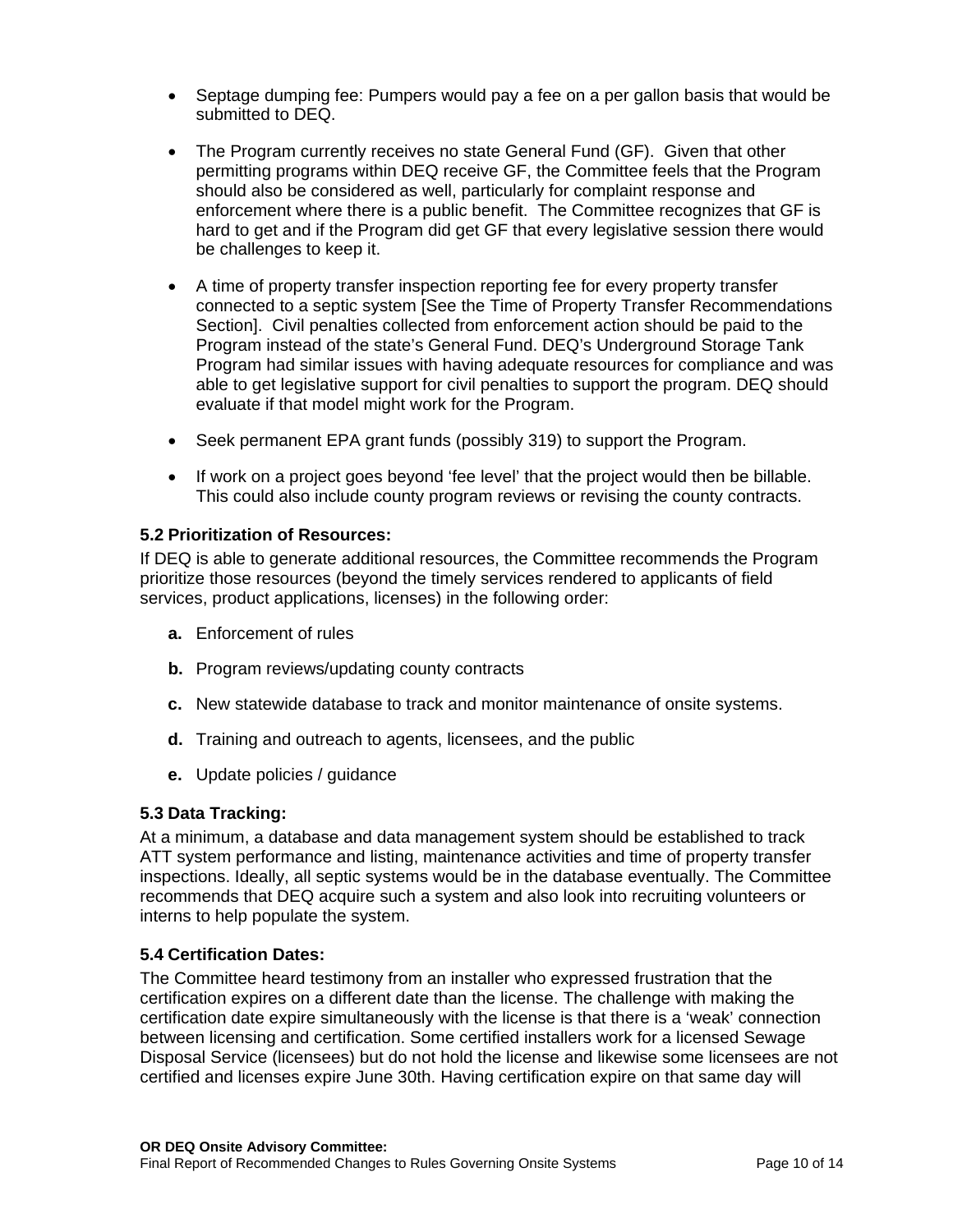likely create problems for certified folks to get signed up for classes (more likely to fill up around the deadline).

#### **5.5 Recertification of Installers:**

An issue raised by Oregon Onsite Wastewater Association (O2WA) was that the rule is not clear about someone taking the initial installer class again when their certification expires. DEQ agrees that the rule is open to interpretation and the intent of the initial certification class is not to recertify installers. O2WA suggests increasing the fee and/or the difficulty of the initial test to discourage folks as a possible solution. DEQ would like to address both issues in the next significant rulemaking to try and make certification work better.

#### **5.6 Siting Criteria for Septic Systems:**

The Committee heard public testimony requesting consideration of not allowing new septic systems to be installed in floodways and 100-year floodplains. The Committee recognizes that this may be a real concern; however the Program does not have the resources to address the issue. Materials provided to the Committee will be given to DEQ's Water Quality Program for consideration.

#### **5.7 Cumulative impacts from densely-populated areas:**

The Committee heard public testimony on the importance of looking at an entire area when siting a system. The Committee also heard public testimony on the value of community systems to address densely-populated areas rather than individual systems for each lot. The Committee recognizes the importance of these issues but land-use restrictions on community systems outside urban growth boundaries must be addressed by DEQ and Department of Land Conservation and Development. The Committee does not believe that the Program has the resources to undertake this endeavor at this time. Rather, this should be addressed at a future date when resources are more available.

#### **5.8 Allowing a Reduced-Sized Bottomless Sand Filter (BSF) Following an ATT:**

This scenario appears to be a Central Oregon issue primarily, and does not appear to be controversial. DEQ has agreed to draft rule language at the next significant rule change.

#### **5.9 Definition of "Failure":**

The Committee expressed a desire that DEQ broaden the definition of "failure" in the Onsite Rules to include effluent quality as a determining factor. Many systems at a certain point fail to function satisfactorily in a manner that is demonstrated by sewage backing up in plumbing fixtures rather than failing onto the ground surface. It may not be surfacing but the system is not performing satisfactorily. The definition of "failing system" currently reads "any system that discharges untreated or incompletely treated sewage or septic tank effluent directly or indirectly onto the ground surface or into public waters or that creates a public health hazard." Changing the definition will allow these systems to be "repaired" rather than "altered".

#### **5.10 Role of the Private Sector:**

There is nothing in rule that prohibits someone hiring a consultant to facilitate siting, inspect an existing septic system or a newly constructed system. A private consultant may facilitate the process. There is inconsistency with how agents handle work that has been prepared by a consultant. The Committee recommends that DEQ consider adding permissive language to the rules to spell out opportunities for the private sector to enhance the process, and add credential requirements, enforcement mechanisms for "bad actors", and standardize forms.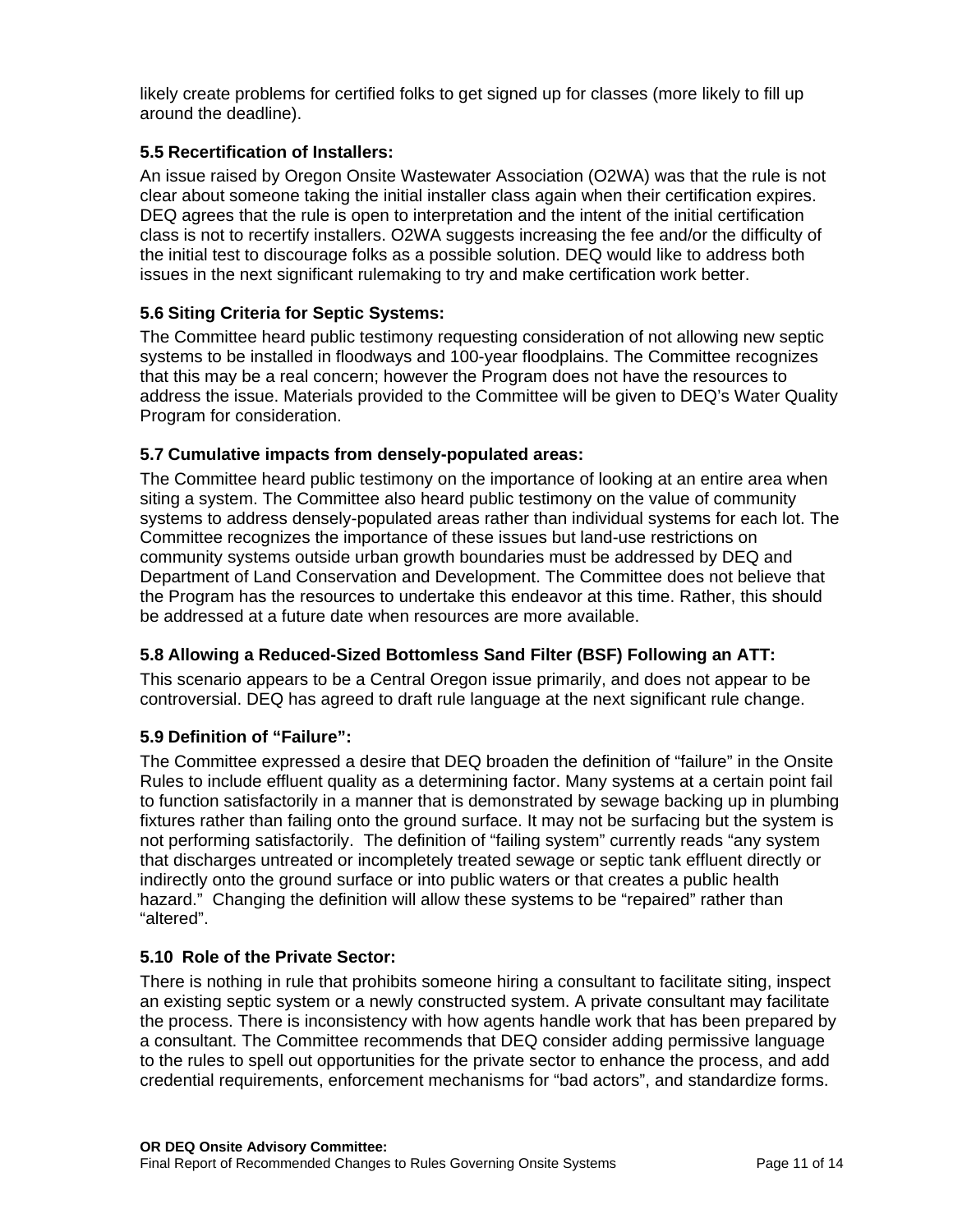#### **5.11 Contract County/DEQ Structure:**

The question was raised if DEQ might consider terminating county contracts and taking over all county onsite programs. DEQ was not opposed to this suggestion but also acknowledged that this would likely be very controversial, as many counties provide excellent service and would resist efforts to take the program back. After some discussion, the advisory committee agreed that it really shouldn't matter whether DEQ or a local county administered the program, provided that the program was run properly and consistently across the state.

#### **5.12 Consistency:**

Counties administer the Program in 22 counties and DEQ administers the program in 14 counties. Because contracts are outdated and DEQ does not have resources to oversee county programs adequately, consistency is a problem. A surcharge of \$60 is assessed on every application (except licenses), including products and WPCF permits for septic systems, and is intended to cover program reviews. However, the number of applications dropped dramatically in 2008 so there has not been sufficient revenue for DEQ to hire staff to do program reviews. The Committee recommends that DEQ alleviate the consistency problem by developing common forms for counties to use. The Committee also recommends that conducting program reviews and updating county contracts be a priority if DEQ finds additional resources for the Program, for example if civil penalties could be directed to the Program for the purpose of program review and audits.

# **Conclusion:**

The Committee appreciates the Program situation and respectfully submits these recommendations for consideration. Oregon deserves a strong program and DEQ should support the Program. The Committee would appreciate a DEQ response. In particular, the Committee requests a timeline for implementing the recommendations and if there are recommendations that DEQ will not pursue, which recommendation(s) and why. The Committee also requests that the Committee be convened following DEQ's response to allow the Committee to evaluate the response.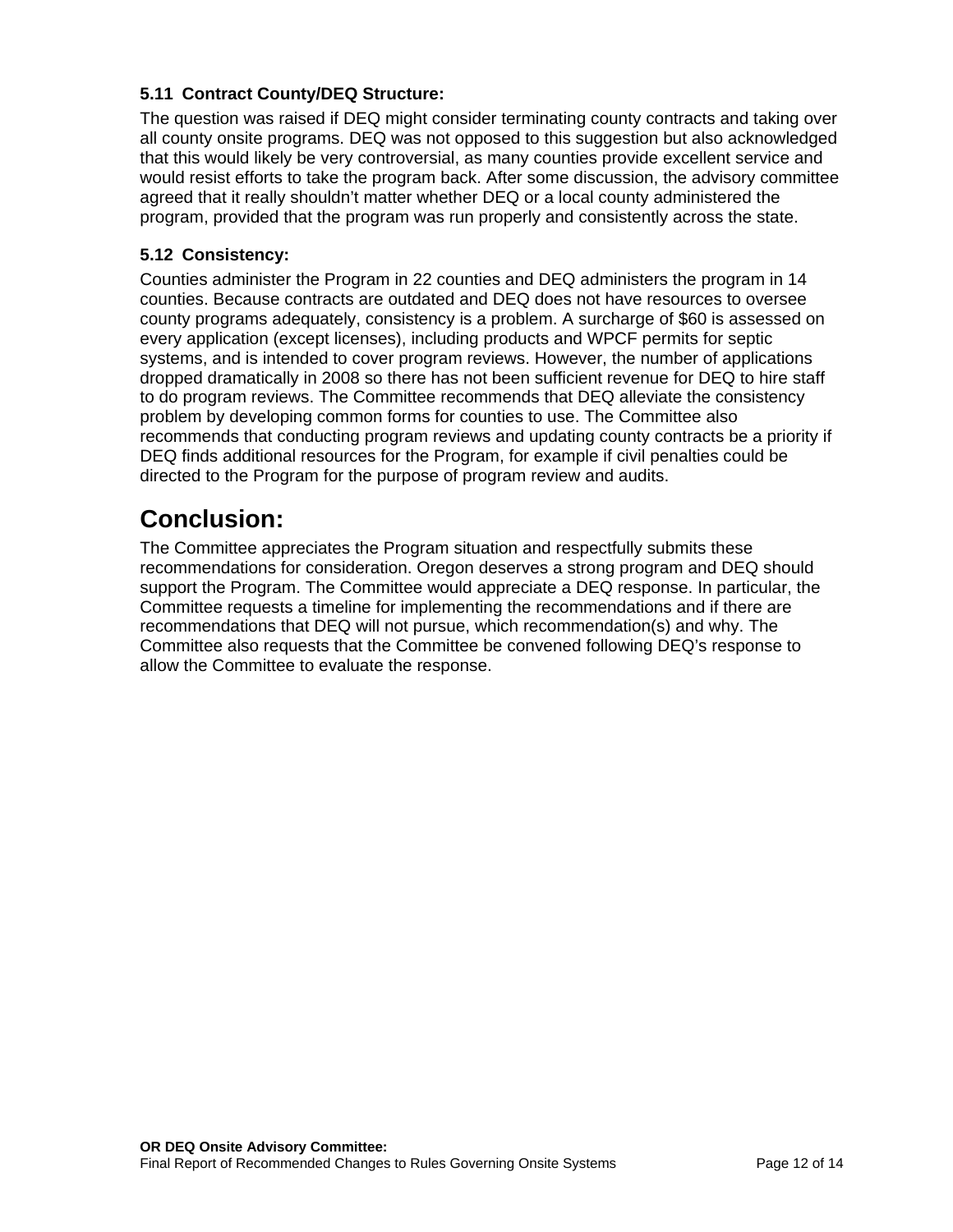#### **APPENDIX A**

#### **Background Documents and Regulations on Maintenance**

#### Greenwood Report:

"The lack of a statewide program to encourage/require long term maintenance of on-site systems presents the biggest obstacle to fulfilling the statutory mission of the program. In the decades ahead, more and more systems on more marginal sites, requiring proper maintenance to work well, pose a significant environmental and public health threat. The steadily increasing number of alternative technology systems will require the program to move from one that focuses only on ensuring proper siting and installation to one which will need to focus on longer term concerns about proper operation and maintenance."

#### The Onsite Program Improvement Advisory Committee (OPIAC) in 2004:

"*Recommendation:* The OPIAC recommended against adding O&M requirements for all systems in this rulemaking but suggested that the concept be evaluated in the future. The Department concurs with this approach and has not included the requirements in the proposed rules. Although there are benefits associated with system maintenance for all types of systems, we have not evaluated the need for additional O&M requirements. Data collected during studies of alternative drain media products suggest that the state of Oregon has a very effective program and has low system failure rates compared to other states. The Department has not planned further evaluation of O&M practices but is encouraging Agents to provide onsite system maintenance brochures to all homeowners with septic systems as some counties are now doing."

Oregon Revised Statutes 454 directs DEQ to develop rules that pertain to maintaining onsite systems:

**454.607 Policy.** It is the public policy of the State of Oregon to encourage improvements to, maintenance of and innovative technology for subsurface and alternative sewage disposal systems and nonwater-carried sewage disposal facilities consistent with the protection of the public health and safety and the quality of the waters of this state.

**454.615 Standards for sewage disposal systems and disposal facilities.** The Environmental Quality Commission shall by September 1, 1975, adopt by rule standards which:

(2) Prescribe minimum requirements for the operation and maintenance of subsurface sewage disposal systems, alternative sewage disposal systems and nonwater-carried sewage disposal facilities or parts thereof.

(3) Prescribe requirements for the pumping out or cleaning of subsurface sewage disposal systems, alternative sewage disposal systems and nonwater-carried sewage disposal facilities or parts thereof, for the disposal of material derived from such pumping out or cleaning, for sewage pumping equipment, for sewage tank trucks and for the identification of sewage tank trucks and workers.

Oregon Administrative Rules, Chapter 340, Division 71 (OAR 340-071) addresses maintenance for all systems: